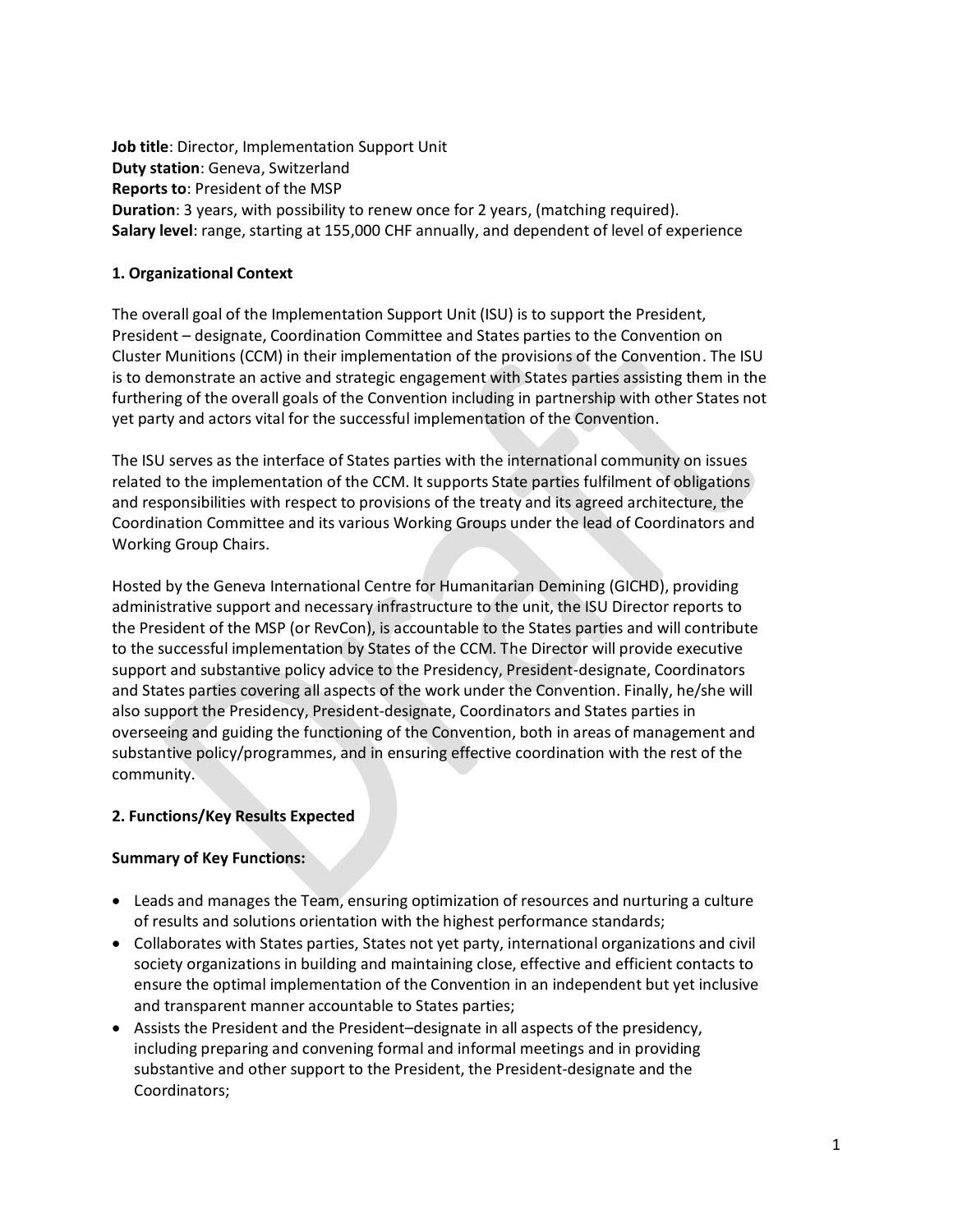- Offers advice and support to States parties on the implementation of the Convention;
- Develops and maintain a resource base of relevant technical expertise and, upon request, provide States parties with such expertise;
- Assists in the set-up of a sponsorship programme and support the programme.

In doing so, the Director shall submit a work plan and a budget, endorsed by the Coordinating Committee, as well as an annual report on the activities and the finances of the Implementation Support Unit to each Meeting of the States Parties or Review Conference for approval.

When fulfilling its tasks, the Implementation Support Unit shall cooperate closely with the States parties and be fully accountable to them.

# **1. Leads and manages the Team, ensuring optimization of resources and nurturing a culture of results and solutions orientation with the highest performance standards, focusing on achievement of the following results:**

- Leads the Team in establishment of output based work plans, their regular management and monitoring and document progress towards achievement of the outputs,
- Provides strategic guidance and direction to the Team in accordance with organizational strategic plan and prescribed guidelines,
- Create an environment of team spirit and high motivation leading the Team towards achieving organizational goals,
- Leads in providing mechanisms of delivery of staff welfare advisory services, creation of grievance redressal systems, providing coaching and mentoring,
- Ensures talent management policies and practices are in place,
- Management and supervision of the programme support function of the Team, ensuring that adequate systems are in place to monitor the status of Team support together with associated budgets and expenditure reports,
- Supervision of the Team ensuring that results and competencies assessments are carried out in a timely fashion, and good/poor performance is duly acknowledged/addressed,
- Contracting and supervision of consultants to support programme development in the Team.

**2. Collaborates with States parties, States not yet party, international and civil society organizations in building and maintaining close, effective and efficient contacts to ensure the optimal implementation of the Convention in an independent but yet inclusive and transparent manner accountable to States parties focusing on achievement of the following results:**

- Facilitates communication and coordination among States parties, States not yet party and relevant actors among international and civil society organizations and institutions, building strategic partnerships for cooperation in the implementation of the Convention,
- Maintains public relations, including efforts to promote the universalization of the Convention.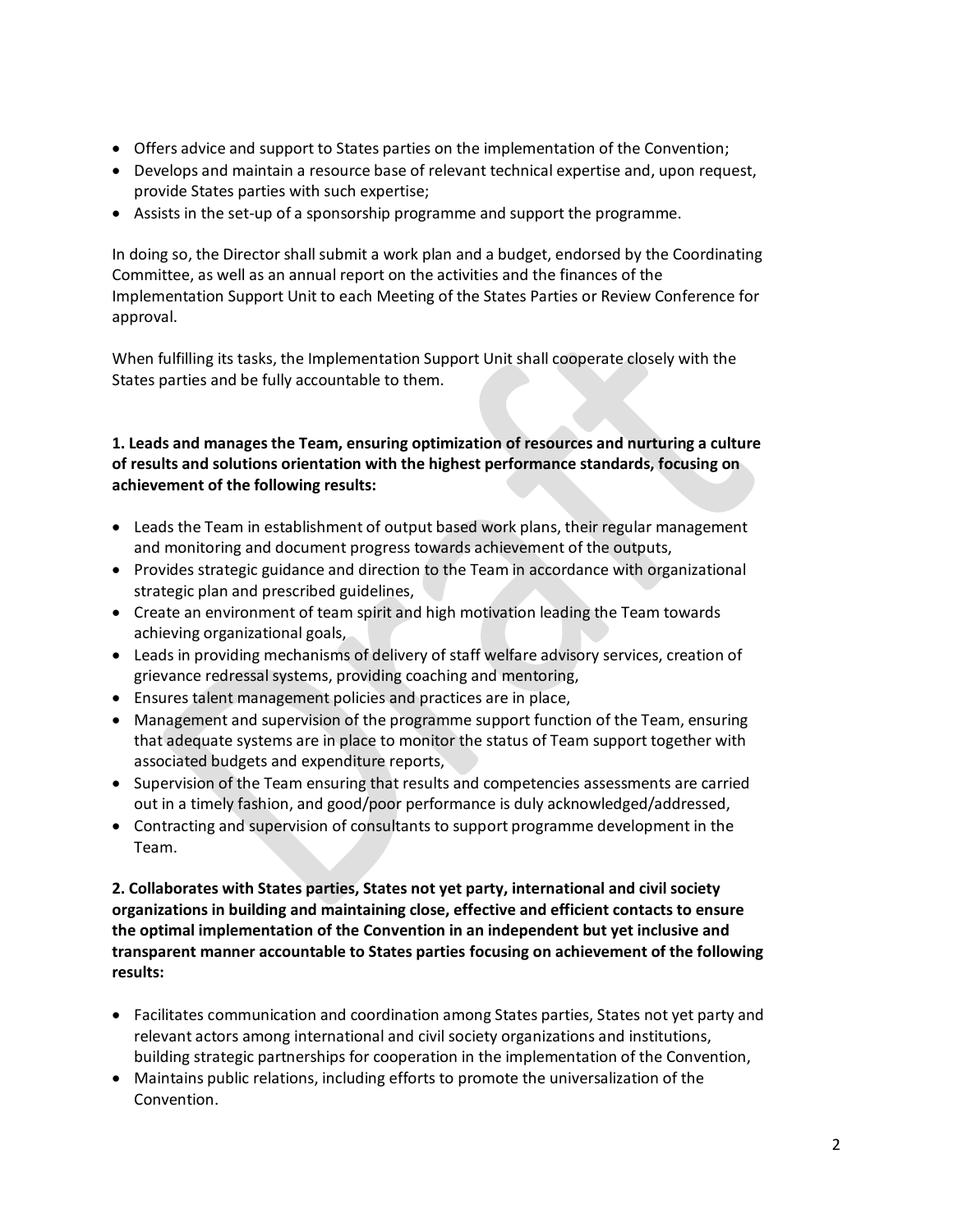- Builds and maintains the institutional memory of the Convention including through knowledge management; data analysis, codification of knowledge, packaging and presentation of reports, information and background documents,
- Maintains and develops the primary information outlet of the Convention being the [www.clusterconvention.org](http://www.clusterconvention.org/) website.

# **3. Assists the President and the President–designate in all aspects of the presidency, including preparing and convening formal and informal meetings and in providing substantive and other support to the President, the President-designate and Coordinators focusing on achievement of the following results:**

- Prepares for and supports formal and informal meetings of the Convention, including the preparation of relevant documents, and carry out follow-up activities upon request be the States parties, which may include resource mobilization for specific events, budget projections and financial monitoring, management of logistics and procurement of goods and services,
- Keeps records of formal and informal meetings under the Convention and other relevant expertise and information pertaining to the implementation of the Convention,
- Assists Coordinators and individual State parties in sourcing the relevant technical expertise and background information necessary to realize implementation goals relating to specific thematic areas of the Convention, e.g. clearance and risk reduction, stockpile destruction and retention, victim assistance, cooperation and assistance, transparency and national implementation measures and universalization,
- Contracts, if required, relevant technical expertise,
- Represents the Convention in a variety of forums addressing humanitarian disarmament issues at the policy and/or technical levels, including clearance and risk reduction, stockpile destruction and retention, victim assistance, cooperation and assistance, transparency and national implementation measures,
- Prepares and submits an work plan and associated budget, endorsed by the Coordinating Committee, as well as an annual report on the activities and the finances of the Implementation Support Unit to each Meeting of the States Parties or Review Conference for approval,
- Mobilizes resources in accordance with approved budget requirements.

# **4. Offers advice and support to States parties on the implementation of the Convention, focusing on achievement of the following results:**

- Advices States on an effective and efficient implementation of the Convention, the obligations thereof, deadlines to be adhered and processes to be followed,
- Channels effective support to States parties in their implementation of relevant obligations under the Convention, e.g. clearance and risk reduction, stockpile destruction, victim assistance, cooperation and assistance, transparency and national implementation measures and universalization of the Convention, including in sourcing relevant technical expertise that can assist in **i)** the development and review of national strategies aimed at addressing the challenges faced by cluster munitions; **ii)** implementation support in response to requests by affected states in the field of clearance, victim assistance,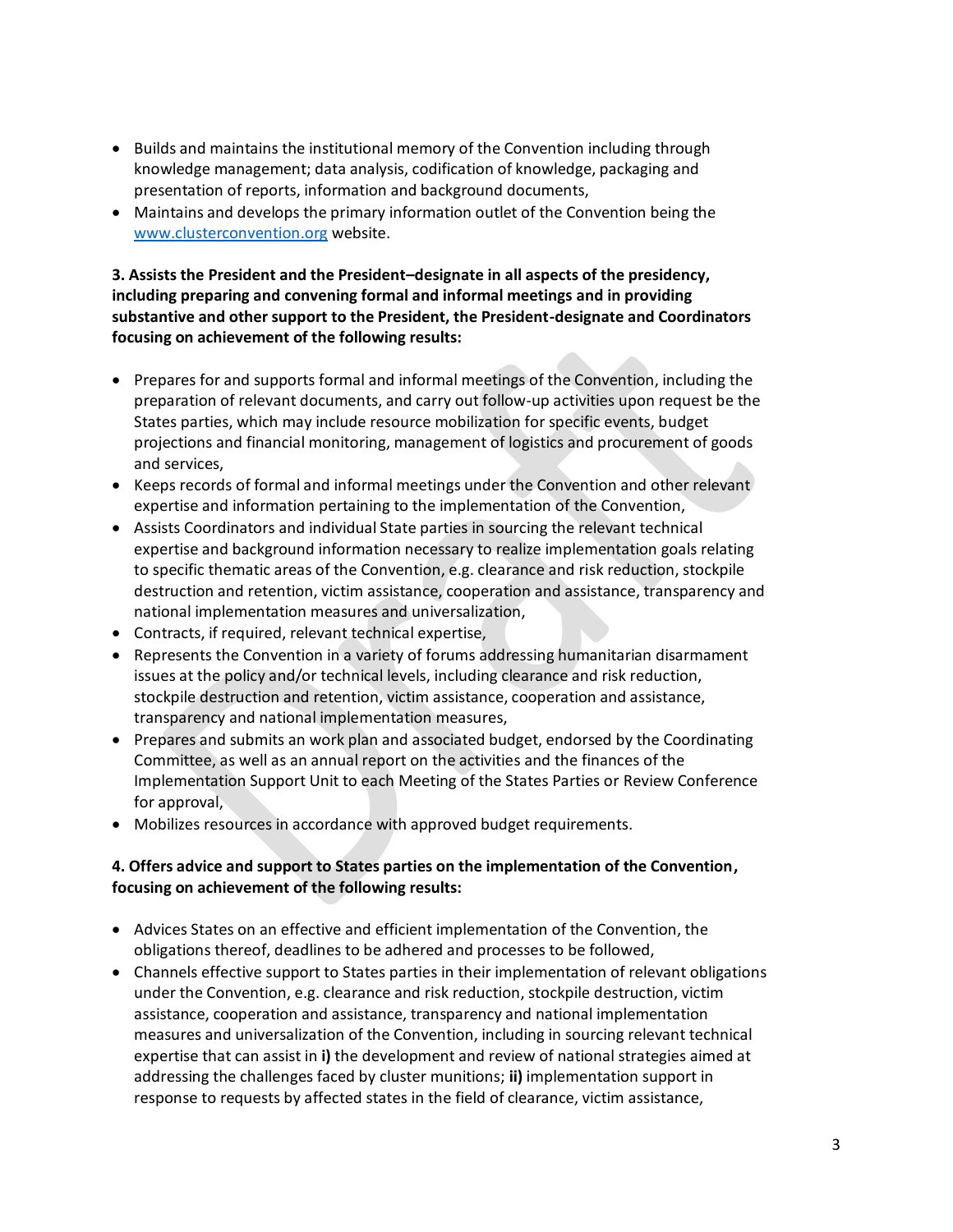stockpile destruction, cooperation and assistance, national legislation and reporting, and **iii)** fund raising activities in support of implementation efforts.

# **5. Develops and maintains a resource base of relevant technical expertise and good practice and, upon request, provide States parties with such expertise focusing on achievement of the following results:**

- Develops and updates on regular basis a resource base of relevant technical expertise in the following areas: clearance and risk reduction, stockpile destruction, victim assistance, cooperation and assistance, national implementation measures and reporting,
- Develops and updates on regular basis a resource base of relevant good practice in the following areas: clearance and risk reduction, stockpile destruction, victim assistance, cooperation and assistance, national implementation measures and reporting,
- Maps support structures and platforms for cooperation and assistance in Member States including existing training facilities, knowledge hubs and knowhow on clearance and risk reduction, stockpile destruction, victim assistance, national implementation measures and reporting with the aim of facilitating south-south and triangular cooperation among and between States,
- Ensures follow up and matching of provisions made by States under sections on cooperation and assistance in Article 7 reports and annual progress reports published by the Presidencies incorporating needs expressed and support offered by States.

## **6. Assists in the set-up of a sponsorship programme and support the programme focusing on achievement of the following results:**

- Liaises with relevant actors experienced with the provision of sponsorship programmes in the identification of options for the implementation of an effective sponsorship programme, taking into consideration the needs for and rational of a programme tailored to the CCM.
- Ensures an effective, efficient and targeted sponsorship programme enabling low-income and affected states in need of support to participate in relevant discourse under the Convention,
- Promotes representative participation at events, activities and processes relevant to States parties,
- Ensures follow-up in-country through targeted liaison and demarches with relevant ministries and national institutions assisting states to identify relevant technical and/or policy orientation among sponsored delegates,
- Raises the necessary funds for an effective sponsorship programme.

# **7. Impact of Results**

The key results have an impact on the implementation of the Convention with respect to strengthening the processes, partnerships and projects charged with supporting the implementation of the Convention.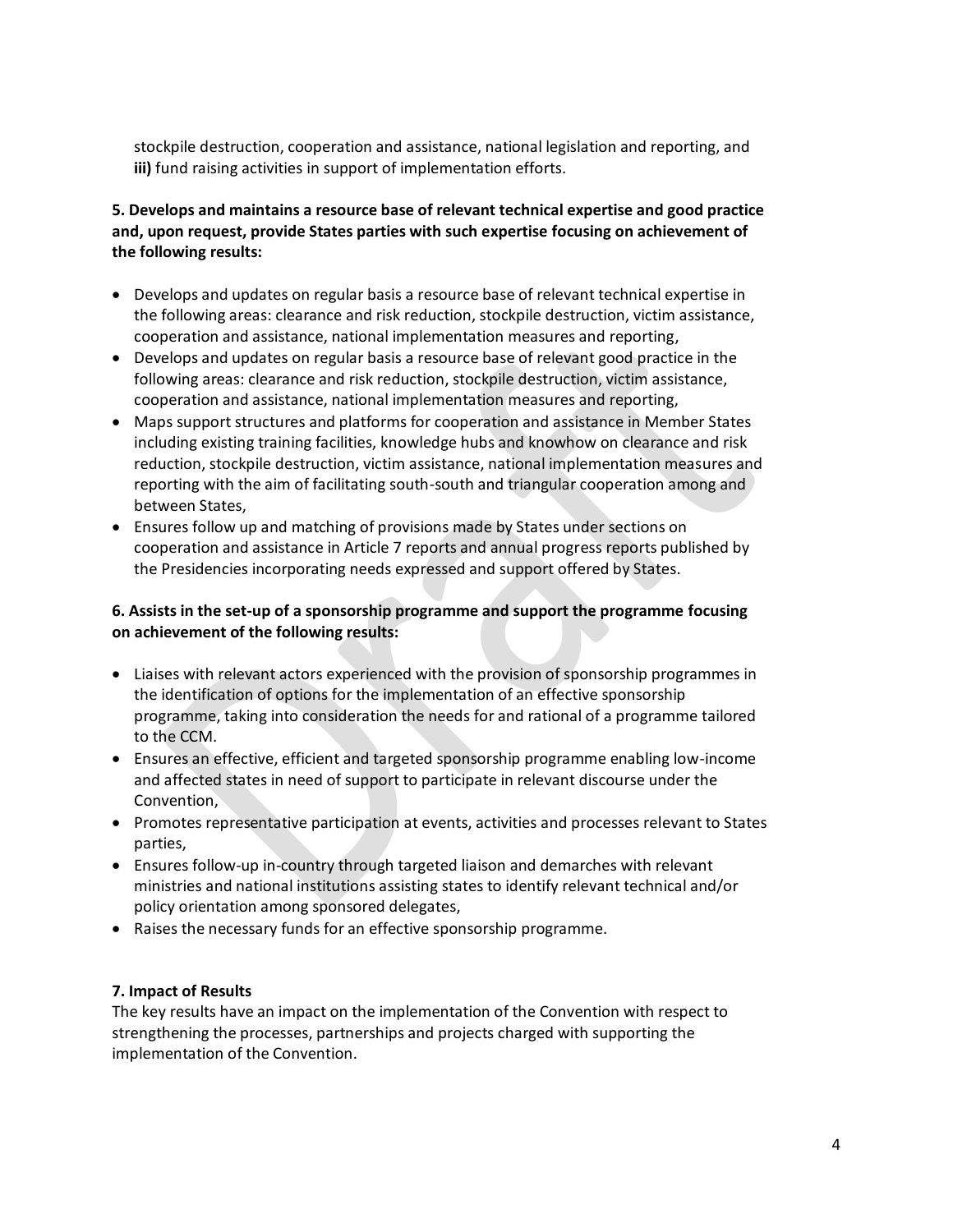The work of the Director enhances the alignment of the activities of the ISU with the Vientiane Action Plan and subsequent documents of similar nature and orientation to that effect.

Effective representation of the CCM at relevant meetings and consultations and advocacy for the CCM ensures the Conventions' universalization among states.

## **8. Competencies / Profile**

## **FUNCTIONAL COMPETENCIES:**

#### **Advocacy/Advancing A Policy-Oriented Agenda**

 Demonstrates political/cultural acumen in proposing technically sound, fact based approaches/solutions in a cooperative but yet independent and transparent fashion

#### **Building Strategic Partnerships**

- Makes effective use of the CCMs resources and comparative advantage to strengthen partnerships
- Creates networks and promotes initiatives with partner organizations

#### **Promoting Organizational Learning And Knowledge Sharing**

- Actively seeks and promotes innovative methodologies and leads the development of supporting policies/tools to encourage learning and knowledge sharing
- Develops and/or participates in the development of policies and new approaches and participates in training of staff in their application throughout the organization

## **Resource Mobilization**

- Develops resource mobilization strategies
- Actively develops partnerships with potential donors and government counterparts

#### **Job Knowledge/ Technical Expertise**

- Possesses expert knowledge of advanced concepts in humanitarian disarmament, a broad knowledge of related disciplines, (HR, IHL, disarmament, humanitarian action, peacebuilding and conflict prevention) as well as an in-depth knowledge of multilateral work
- Keeps abreast of new developments in area of conflict prevention and recovery and seeks to develop him/herself personally
- Demonstrates expert knowledge of project management tools and manages the use of these regularly in work assignments

## **Client Orientation**

- Consults with clients and ensures their needs are represented in decision-making processes
- Advises and develops strategic and operational solutions with clients and partners in an inclusive manner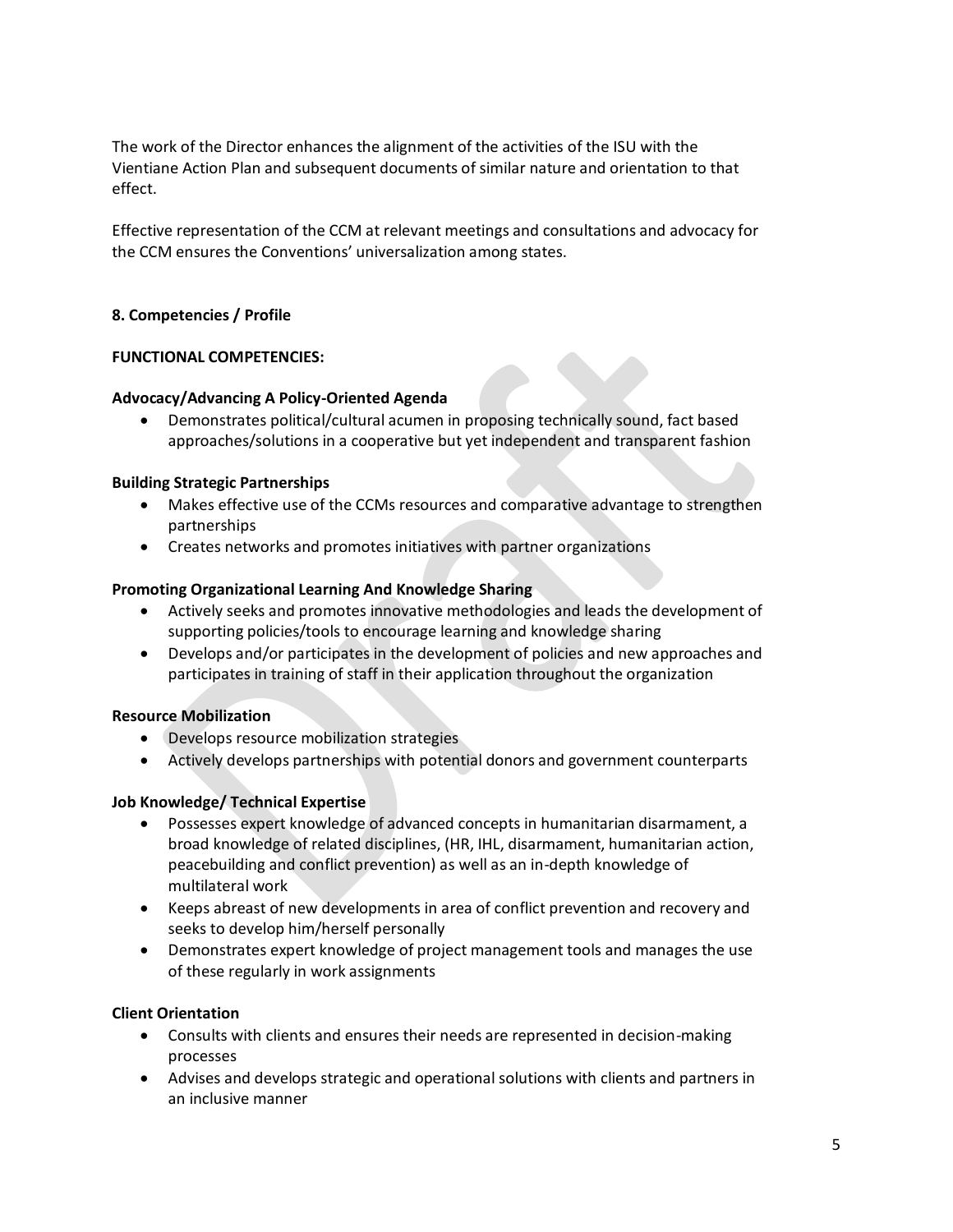## **CORE COMPETENCIES:**

## **Ethics & Values: Promoting Ethics and Integrity / Creating Organizational Precedents**

 Demonstrates and promotes the highest standard of integrity, impartiality, fairness and incorruptibility in all matters affecting his/her work and status

### **Organizational Awareness: Building support and political acumen**

- Builds and maintains alliances and networks of partners, colleagues and interest groups inside and outside of the organization to achieve results
- Developing & Empowering People/Coaching and Mentoring: Building staff competence, Creating an environment of creativity and innovation
- Takes appropriate risk in developing new or adapting existing methods and approaches to more effectively perform tasks or to solve problems in new and unique ways

#### **Working in Teams: Building and promoting effective teams**

- Encourages and creates mechanisms to share expertise and team approaches with other partners and stakeholders
- Communicating Information and Ideas: Creating and promoting enabling environment for open communication
- Makes effective use of existing communication tools and creates new ones to ensure effective internal and external communication

## **Self-Management & Emotional Intelligence: Creating an emotionally intelligent organization**

 Provides a sense of direction and purpose, and maintains operational effectiveness of the organization, even during times of organizational crisis or change

## **Conflict Management/Negotiating & Resolving Disagreements: Leveraging conflict in the interests of the work & setting standards**

 Acts as a role model for positive handling of potentially situations of conflict to others inside and outside the organization

## **Knowledge Sharing & Continuous Learning: Sharing knowledge across the organization and building a culture of knowledge sharing and learning**

 Creates, supports, and promotes an enabling environment for organizational knowledge sharing and learning including the use of technology

## **Appropriate and Transparent Decision-making: Fair and transparent decision making; calculated risk-taking**

 Ensures that criteria and reasons for important decisions are communicated and explained to all those affected, especially in the case of tough or sensitive decisions